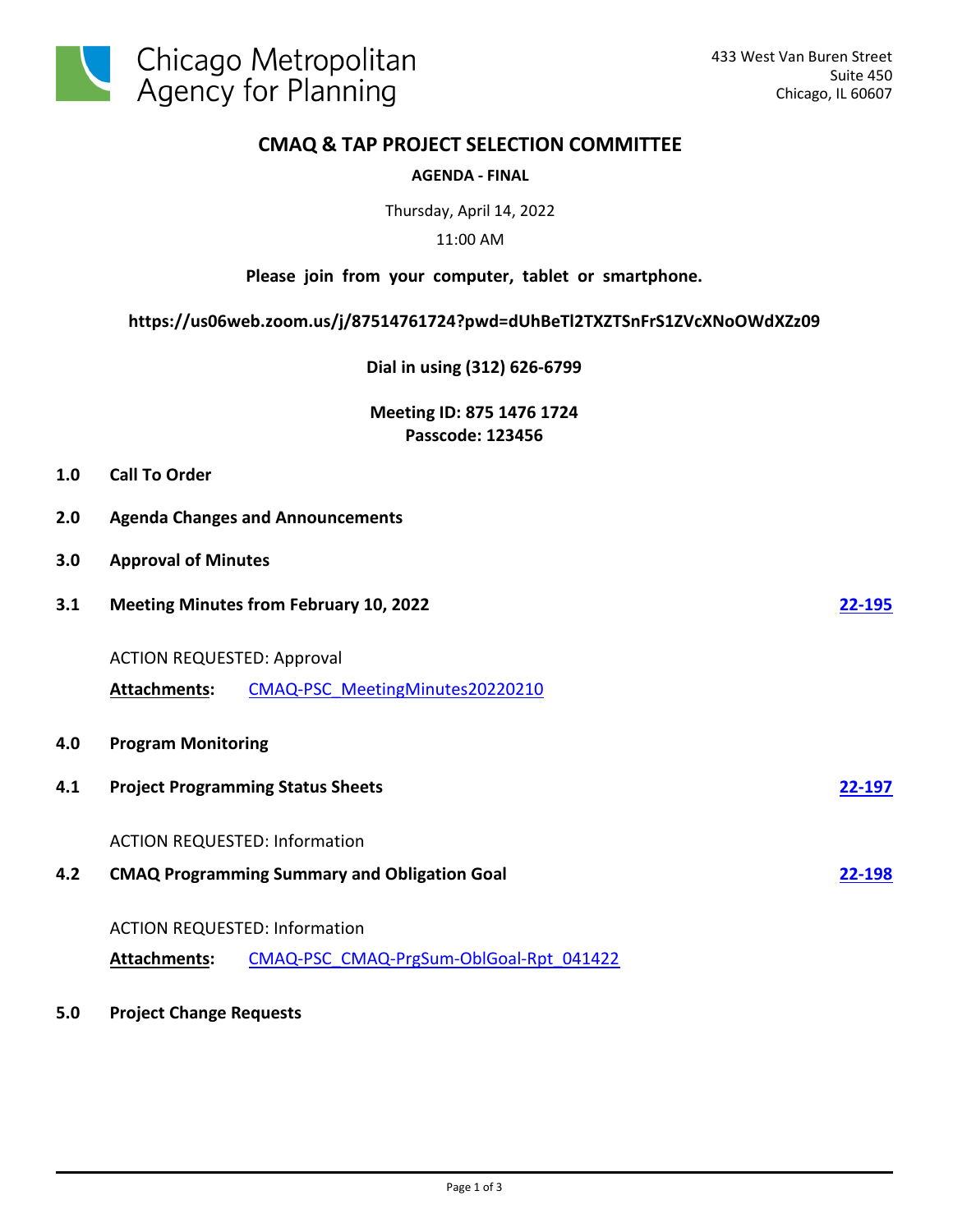| 5.1   | <b>Project Change Request Memo</b>   |                                                                                                       |                |  |  |
|-------|--------------------------------------|-------------------------------------------------------------------------------------------------------|----------------|--|--|
|       | <b>ACTION REQUESTED: Information</b> |                                                                                                       |                |  |  |
|       | Attachments:                         | Project Change Memo Summary 20220414                                                                  |                |  |  |
|       |                                      | 5.1.1 CDOT - Pedway System Wayfinding (01-20-0006)                                                    | 22-199         |  |  |
|       | <b>ACTION REQUESTED: Approval</b>    |                                                                                                       |                |  |  |
|       | Attachments:                         | 01-20-0006 (Pedway) CMAQ Cost Change Request Form (April<br>2022)                                     |                |  |  |
| 5.1.2 |                                      | Glencoe - Green Bay Trail at Hazel Avenue Crossing (02-21-0002)                                       | 22-200         |  |  |
|       | <b>ACTION REQUESTED: Approval</b>    |                                                                                                       |                |  |  |
|       | Attachments:                         | 02-21-0002 TAP-L Cost Change Request 20220414                                                         |                |  |  |
| 5.1.3 |                                      | Mount Prospect - Rand (US12)-Central-Mount Prospect Intersections (03-19-0011)                        | 22-201         |  |  |
|       | <b>ACTION REQUESTED: Approval</b>    |                                                                                                       |                |  |  |
|       | <b>Attachments:</b>                  | 03-19-0011 CMAQ Cost Change Request Form (Rand-Central-Mt)<br><b>Prospect ENG 2)</b>                  |                |  |  |
|       |                                      | 5.1.4 Prospect Heights - Metra Station and Pace Route Access Improvements (03-22-0009)                | 22-202         |  |  |
|       | <b>ACTION REQUESTED: Approval</b>    |                                                                                                       |                |  |  |
|       | Attachments:                         | 03-22-0009 PROSPECT HEIGHTS-WOLF RD (19-00054-00-SW) CMAQ<br><b>Schedule Change Request Form</b>      |                |  |  |
| 5.1.5 |                                      | Blue Island - Cal Sag Multi-Use Greenway (06-06-0061)                                                 | <u> 22-203</u> |  |  |
|       | <b>ACTION REQUESTED: Approval</b>    |                                                                                                       |                |  |  |
|       | Attachments:                         | 06-06-0061 CMAQ Cost Change Request Form 22-0330<br>06-06-0061 CMAQ Scope Change Request Form 22-0330 |                |  |  |